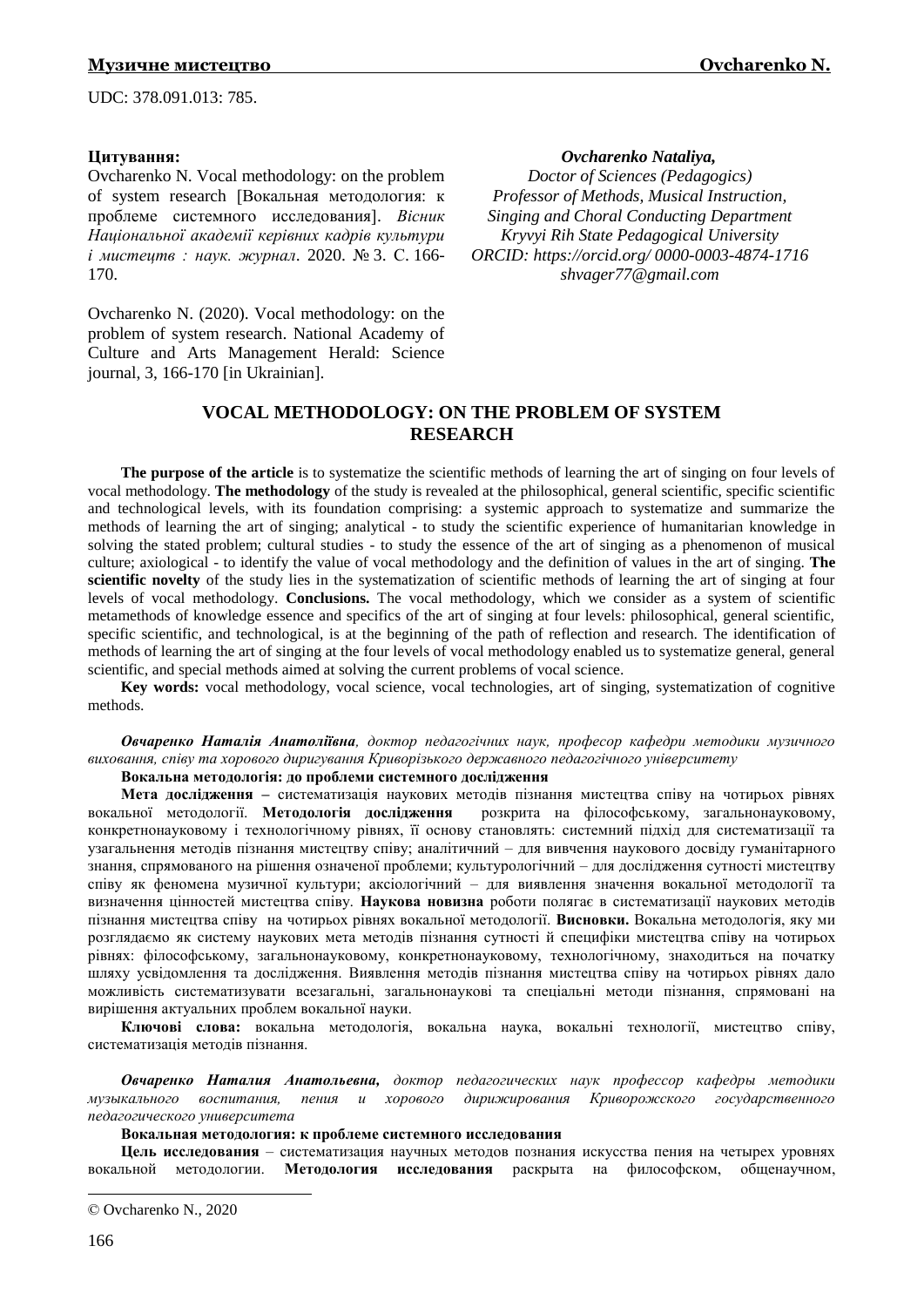# **Вісник Національної академії керівних кадрів культури і мистецтв № 3'2020\_\_\_\_\_**

конкретнонаучном и технологическом уровнях**,** ее основой являются: системный подход для систематизации и обобщения методов познания искусства пения; аналитический – для изучения научного опыта гуманитарного знания в решении заявленной проблемы; культурологический – для исследования сущности искусства пения как феномена музыкальной культуры; аксиологический – для выявления значения вокальной методологии и определении ценностей искусства пения. **Научная новизна** работы заключается в систематизации научных методов познания искусства пения на четырех уровнях вокальной методологии. **Выводы.** вокальная методология, которую мы рассматриваем как систему научных метаметодов познания сущности и специфики искусства пения на четырѐх уровнях: философском, общенаучном, конкретнонаучном и технологическом, находится в начале пути осмысления и исследования. Выявление методов познания искусства пения на четырех уровнях вокальной методологии дало возможность систематизировать всеобщие, общенаучные и специальные методы, направленные на решение актуальных проблем вокальной науки.

**Ключевые слова:** вокальная методология, вокальная наука, вокальные технологии, искусство пения, систематизация методов познания.

Scientific relevance of the research topic. Undoubtedly, one of the most important problems of modern musicology and the pedagogy of musical art is a systematic study of the development of vocal methodology, the mastering of which will enhance the level of professionalism of future singers, vocal teachers, and music teachers, in particular. Today there is an urgent need for an analytical understanding of vocal methodology as a systemic phenomenon in solving current problems in the art of singing.

Analysis of recent researches and publications. In fact, any systematic study of vocal methodology has not yet been reflected in the scientific publications of any researchers. However, certain issues of the vocal methodology are highlighted in the works of contemporary Ukrainian and foreign scientists such as V. Antoniuk [1], N. Hrebeniuk [2], V. Morozov [4], A. Stakhevich [6], V. Yushmanov [7].

The purpose of the article is to systematize the scientific methods of learning the art of singing on four levels of vocal methodology. Consequently, the methodology of the study is disclosed at the philosophical, general scientific, concrete scientific, and technological levels and its foundation is a systematic approach to systematize and summarize the methods of learning the art of singing; analytical - to study the scientific experience of humanitarian knowledge in solving the stated problem; cultural studies - to study the essence of the art of singing as a phenomenon of musical culture; axiological - to identify the value of vocal methodology and address the issues of the value worldview formation of the individual to the art of singing.

The presentation of the main material. In the history and theory of vocal performance and vocal pedagogy until the twentieth century, there is no clear distinction between the concepts of "vocal" methodology" and "vocal methods". However, in the writings of some scholars of the first half of the  $20<sup>th</sup>$  century, certain historical and analytical scientific methods are applied to the knowledge of vocal art, and it is a question of vocal methodology, but not methods. At the same time, we have not identified a scientific explanation for the concept of "vocal methodology" in the works of modern scholars. Thus, determining the difference in the essence of these concepts is one of the most important problems of vocal science.

It should be noted that in modern scientific thought there is a pluralism of opinions in the understanding of the methodology, which is considered, in particular, as teaching about the organization of human activity; the connection between theoretical concepts and valid conclusions about the real world; principles of scientific research; the study of the scientific method of knowledge or a set of methods. Directly or indirectly, the reference characters of the methodology for many authors become the "method of cognition", which is a system of principles and techniques that must be guided in cognition. These are universal, general scientific, and special methods, the application of which is a specific study of the problem of scientific knowledge of the art of singing contributes to the creation of integrative, possibly new knowledge, which makes it possible to speak about creating a system of metamethods. Therefore, we consider the vocal methodology as a system of scientific metamethods of knowledge of the essence and specifics of the art of singing on four levels: philosophical, general scientific, concrete scientific, and technological; vocal technique - as a set of methods for solving practical problems of vocal performance or pedagogy.

Currently, in the study of actual problems of the art of singing, it is important to apply universal methods of cognition, which are the methods of philosophy: dialectic and metaphysical, intuitive, phenomenological, hermeneutic, semiotic, etc., the choice of which contributes to the development of a general strategy and the presentation of the cognitive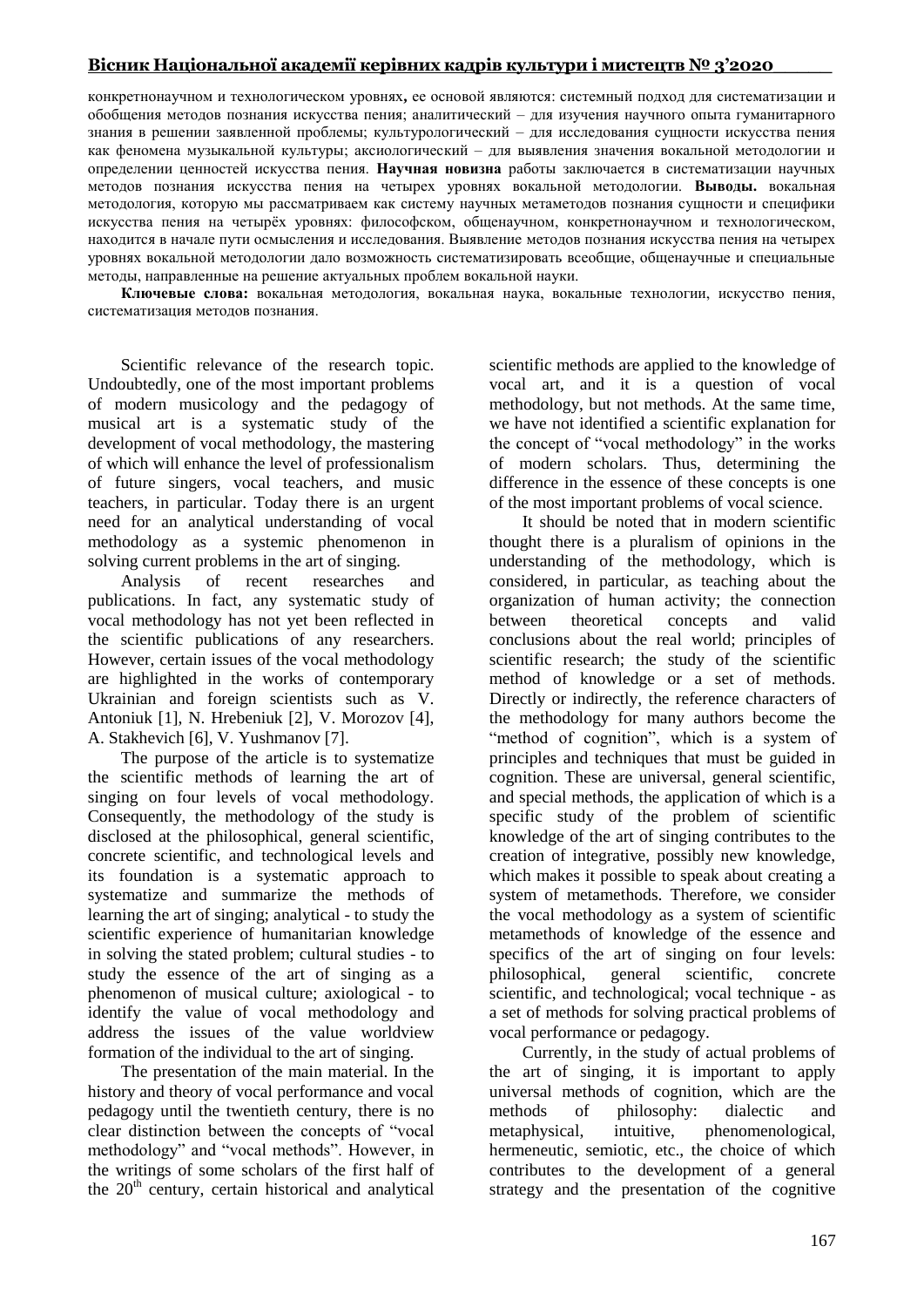regulative system in the research program on the "higher levels of cognition "[3, 15]. Each method is based on certain principles, such as, for example, the dialectical method includes the principles of reflection, activity, comprehensiveness, unity of deduction and induction, the relationship of qualitative and quantitative characteristics, determinism, historicism, contradiction, dialectical negation, the ascent from the abstract to the concrete, the unity of historical and logical, unity of analysis and synthesis.

Naturally, the study of the art of singing problems at *the philosophical level* of the vocal methodology is carried out using various sets of universal methods of knowledge, depending on the research program. For example, exploring the axiological foundations of vocal performance and vocal pedagogy, it is appropriate, in our opinion, to apply the method of interaction between the historical and logical, the analytical method, the method of forming the world outlook potential. Analyzing the views of philosophers on vocal activity from Antiquity to modernity, it can be determined that the origins of the value approach to vocal art should be sought for still in Antiquity. In the future, it is advisable to continue the study of the axiological foundations of vocal performance and vocal pedagogy by analyzing the works of philosophers of the Middle Ages, Renaissance and Modern times, the period of German classical philosophy, the second half of the 19th and the end of the 20th century, in order to conclude about the evolution of philosophical thought regarding the value of the art of singing.

Moreover, an important aspect in the awareness of the methodological significance of philosophical knowledge for the study of the art of singing is a deep understanding of the relationship of the universal laws of philosophy and the laws of the philosophy of musical art with the laws of vocal performance and pedagogy, among which are: the determination of the individual's value attitude to the vocal activity of the artistic and aesthetic influence of vocal art and vocal pedagogy; integrity and interrelation of all psycho-physiological singing processes; the causation of the emergence of new trends in the vocal art.

It is apparent that at *the general scientific level* vocal methodology, culturology, history, philology, general psychology, pedagogy, acoustics, anatomy, and psychophysiology are widely used to learn questions of vocal performance and vocal pedagogy. Accordingly, for completeness of the research, the research program includes general scientific methods of cognition: theoretical (analysis and synthesis, abstraction, synthesis, analogy, modeling, formalization, humanitarian dialogue), empirical (observation, conversation, survey, experiment), general logical (historical, systemic) structural and functional approaches.

In particular, an analytical study of the formation of vocal art in the context of the historical approach is presented in the work of A. Stakhevich, which identified three periods of formation of the European vocal tradition: the early period up to 1723 (the appearance of the first vocal-methodical treatise by Pietro Tosi), the period of the classical bel canto XVII century to the first third of the XIX and the period from the beginning of the XIX century to the present time [6, 7]. Studying the Ukrainian vocal school, V. Antoniuk outlines the three stages of its development [1]: pre-classical - from the old Russian singing art (to the XVI century), classical - the formation of a professional school of choral art and its formation in the conditions of the foundations laying of solo singing (XVII-XIX) Art.), post-classical - the experience of professional high school fundamentals of teaching solo singing and the modern heyday of national schools of solo singing.

It can also be illustrated through the study of the art of singing from the standpoint of the scientific experience of anatomy and physiology, which includes theoretical methods: analysis, synthesis; general logical methods: a historical, systematic approach. In particular, the primary anatomical and physiological studies of the vocal process are reflected in the works of vocal teachers of singers in the XVI century. The works of the authors of the XVII - XVIII centuries reflect the empirical approach to the study of vocal sound. The creation of a laryngoscope in the nineteenth century contributed to the knowledge of the art of singing. Therefore, in the works of scientists of this time knowledge about the structure and function of the human voice apparatus, close to the modern, is highlighted. A significant breakthrough in the understanding of anatomy and physiology of vocal vocalization is associated with the development of the theory of higher nervous activity of man, identifying patterns of the transition of unconditioned reflexes into conditioned reflexes, as well as with the technical development of science, the appearance of electronic equipment for determining the overtone timbre and measuring strength voices of prominent singers. Eventually, such achievements gave the opportunity to modern scientists of the century to create a system of scientific knowledge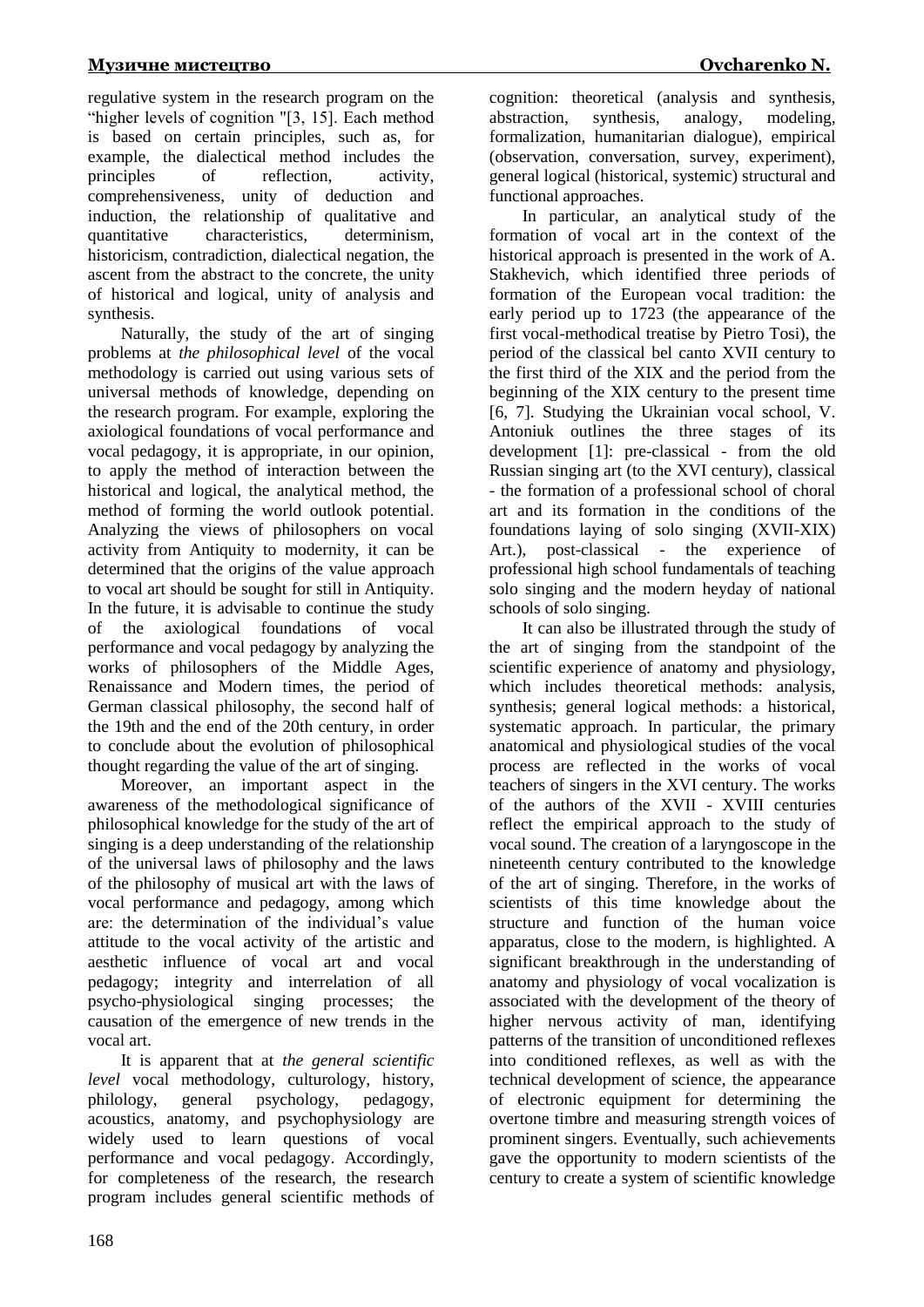about the features of the anatomy and physiology of the singing process.

For the development of modern vocal science, specific methods of knowledge of the humanities, as well as methods of general psychology and pedagogy are actively used: psychoanalytic for observation and self-analysis of the vocal process; experimental; pedagogical or psychological testing for the diagnosis of emotional reactions; suggestive for creating an emotional state. Such modern research includes the experimental work of E. Meissner using psychological improvisational testing to study ways to increase the learnability of musicians in expressive performance, which is dialogical training or training to achieve emotional effect [10, 22 - 23].

*The specific scientific level* of vocal methodology reveals scientific vocal theories and special methods of studying the art of singing. The creation of voice-forming theories by scientists reflects the path of development of vocal science from empirical knowledge to scientific. In the middle of the XVIII century, certain attempts were made to explain the voice formation technology from the position of myoelastic theory, as a process of convergence of the vocal cords under the influence of air suspender pressure. And at the end of the  $19<sup>th</sup>$ century, theories of voice formation, which were not widely used in vocal practice, arose: aerodynamic, in accordance with which an assumption was made about the essence of voice formation as a result of the vortex movements of air in the ventricles of the larynx; myotatic, justifying the divergence and convergence of the vocal folds in the horizontal plane as a reflexive motion. In the mid-twentieth century, neurochronaxic theory, which focuses on the leading role of the central nervous system in vocalization and is based on the scientific method of measuring the excitability of nerve endings and muscle tissues, became widely popular. The study of the dependence of phonation on the state of the mucosa of the vocal apparatus is presented in the mucoondral theory of voice formation, according to which the oscillatory movements of the vocal folds are considered as wavy glides of the mucous membrane covering them. Among the contemporary vocal studies, a special place is occupied by the resonance theory of singing (4), in which the methods of acoustics, psychophysiology, and computer technologies are used for the scientific study of the role of resonators. A critical analysis of the theory and practice of vocal activity shows that modern research in the field of vocalization is based on myoelastic, neurochronaxic, mucoondral, resonance theories, in the context of which the methods of cognition of the singing process are myoelastic, neurochronaxic, mucoondral and resonant.

An example of a special method of learning the art of singing may be the method of "diagnosing vocal talent", authored by V. Morozov [4, 131]. Based on modern computer research, a new complex method has been developed, including both acoustic criteria (features of the high singing formant, vibrato) and physiological, psychophysiological, purely psychological, on which the singer's ability to master the resonant technique of singing, his musical and artistic expression and the ability to transform in the process of creating images of a musical work are involved.

In its turn, *the technological level* of the vocal methodology is represented by vocal methodologies, technologies, and individual methods of teaching vocal-performing and vocalpedagogical activity. In general, vocal science reveals the variety of methods for the development of a singer's voice, among which the most important ones are concentric, linear, spiral, phonetic, phonopedic, ideomotor, emotional voice tuning, vocal diagnostics, etc.

As a rule, the use of various musical technologies as well as the creation of specific vocal ones is among the new phenomena in the field of vocal performance and vocal pedagogy. Traditionally, learning solo singing takes place on the basis of the teacher's vocal use of the personality-oriented singing technique, and vocal technologies are characterized by a certain universality. These include technologies for developing children's voices, technologies for teaching pop singing. Today, students are particularly interested in the art of singing healthsaving technologies that allow them to restore a tired singing voice and preserve it for many years (M. Brunkan, J. Manternach) [8; 9]; technology of vocal coaching training, in the process of which the necessary competencies of a teacher-coach (S. Rudney) are formed [5, 131]. On the one hand, some can argue about the feasibility of vocal technologies, the potential of which still needs to be explored, but, on the other, they have already gained wide popularity in teaching the art of singing practice.

Findings. Thus, the vocal methodology, which we consider as a system of scientific metamethods of knowledge of the essence and specifics of the art of singing at four levels: philosophical, general scientific, concrete scientific, and technological, is at the beginning of